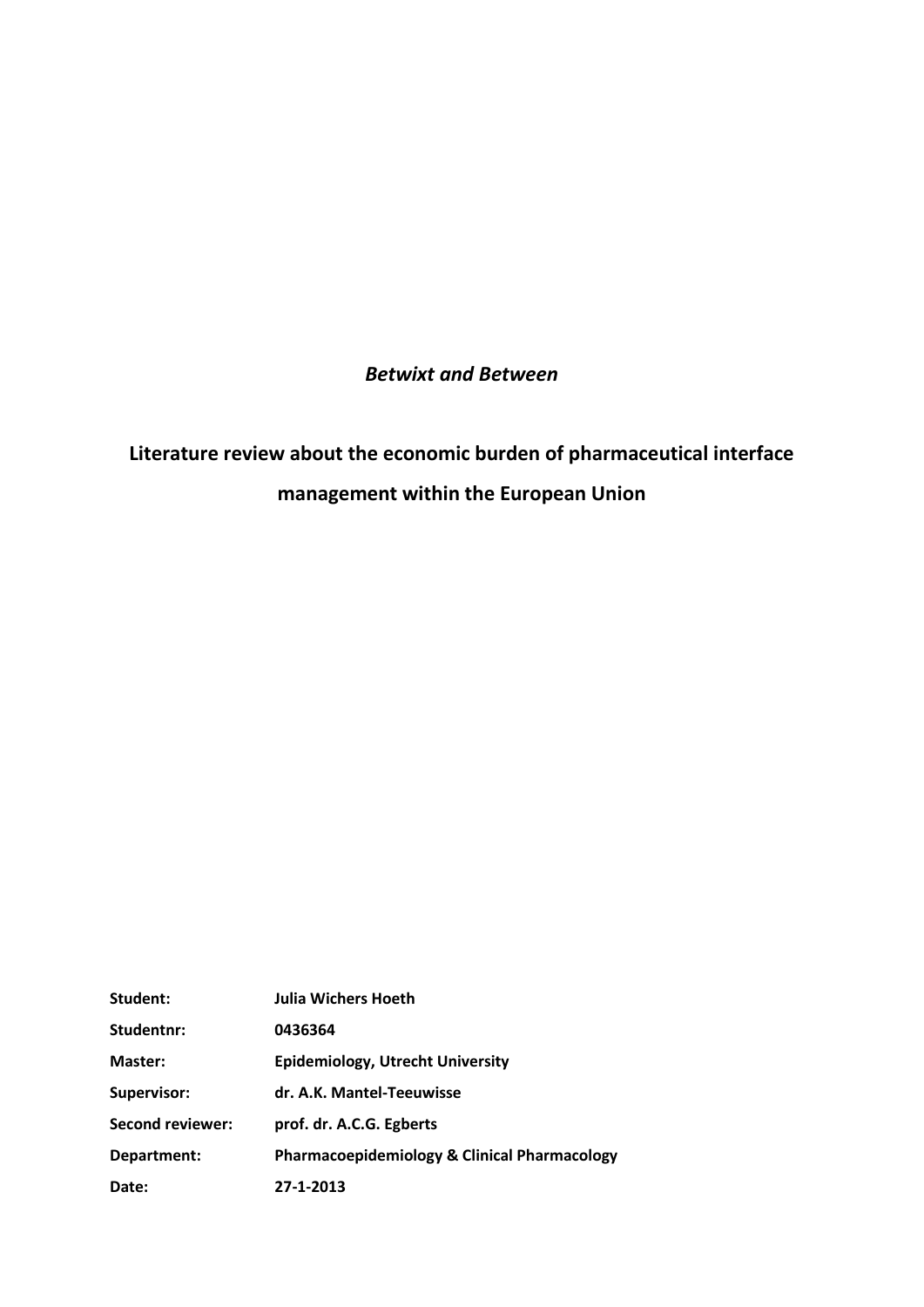## **Executive Summary**

In 2010 Pharmaceutical Health Information System indicated that in many European countries there was a need of improvement in interface management. This literature review focuses on the costeffectiveness of sufficient interface management and the substitution of generics at the point of transition from the in-patient to the out-patient sector. There are three main ways in which insufficient interface management could cause a burden on national health care funds, patients or insurance companies. These are the prescription of unjustified medication, the occurrence of Adverse drug events and the unnecessary take-over of expensive medication instead of switching to generics. In all of these area's research showed that improved interface management can be costeffective, however the studies found were limited and often small scaled. There has not been a great focus on the economical part of interface management, this is therefore one the main recommendations of further research; a comparative cost-effectiveness study of interface management interventions. Another field where insight is lacking is the way health care providers in one sector are influenced in the prescription of medication by what was previously described in another sector. It is therefore important to look into what influences prescribers and what is the most effective way to give incent on prescribing generics.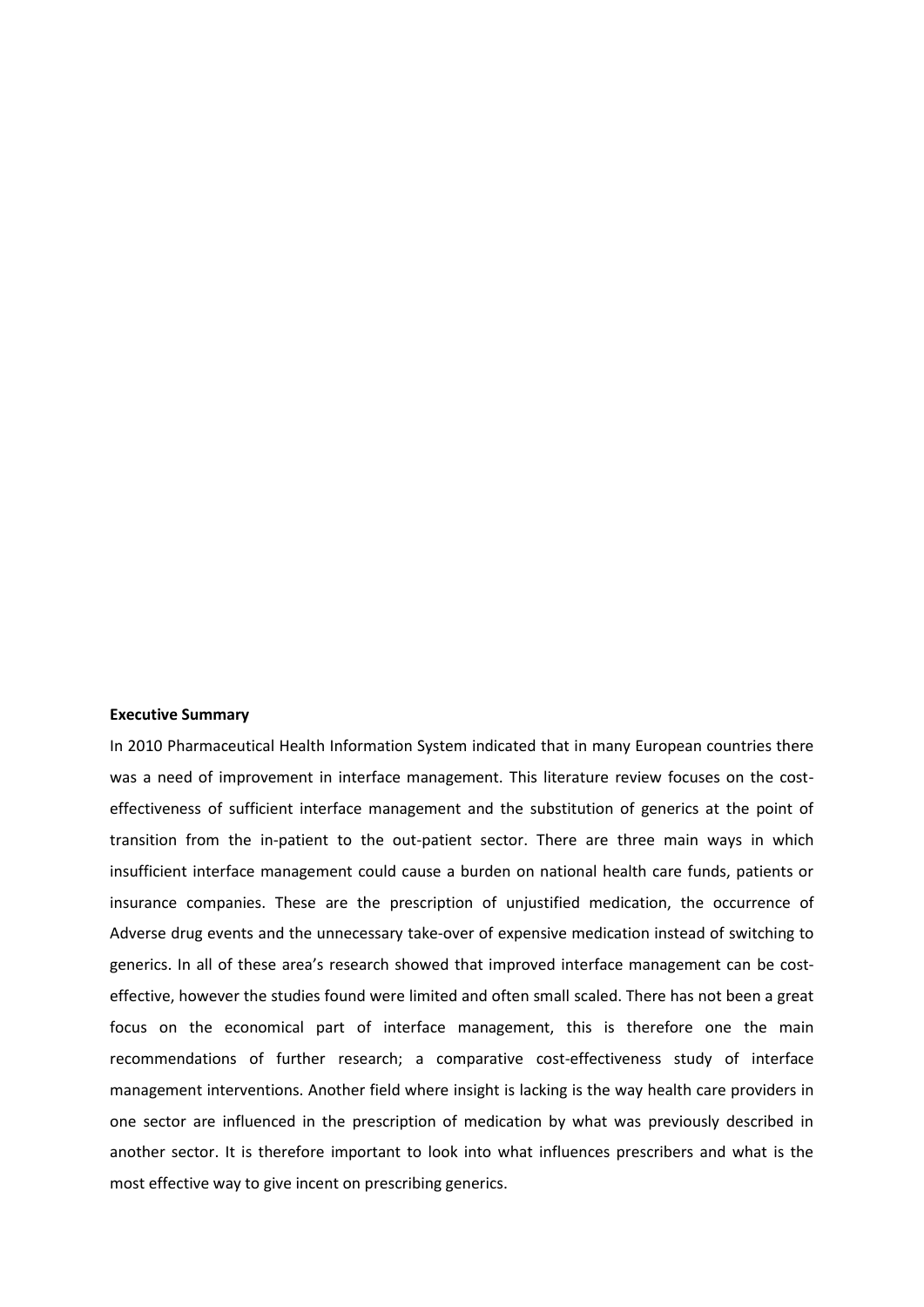## **Table of Contents Page**

| 1            | <b>Introduction</b>                                         | 1              |
|--------------|-------------------------------------------------------------|----------------|
|              | 1.1 Motivation                                              |                |
|              | 1.2 Aims and objectives                                     |                |
|              | 1.3 Research problem                                        |                |
|              | 1.4 Research questions                                      |                |
|              | 1.5 Chapter review                                          |                |
| $\mathbf{2}$ | <b>Prescribing Policies in Europe</b>                       | $\overline{2}$ |
|              | 2.1 In-patient sector                                       |                |
|              | 2.2 Out-patient sector                                      |                |
| 3            | <b>Medication Treatment at Transition of care</b>           | 4              |
|              | <b>3.1 Transitional care</b>                                |                |
|              | 3.2 Interface management                                    |                |
|              | 3.3 Good examples                                           |                |
| 4            | <b>Economic Burden of Insufficient Interface Management</b> | 8              |
|              | <b>4.1 Unjustified Medication</b>                           |                |
|              | <b>4.2 Adverse Drug Events</b>                              |                |
|              | 4.3 Take-over of Expensive Medication                       |                |
| 5            | <b>Discussion</b>                                           | 11             |
|              | <b>References</b>                                           | 15             |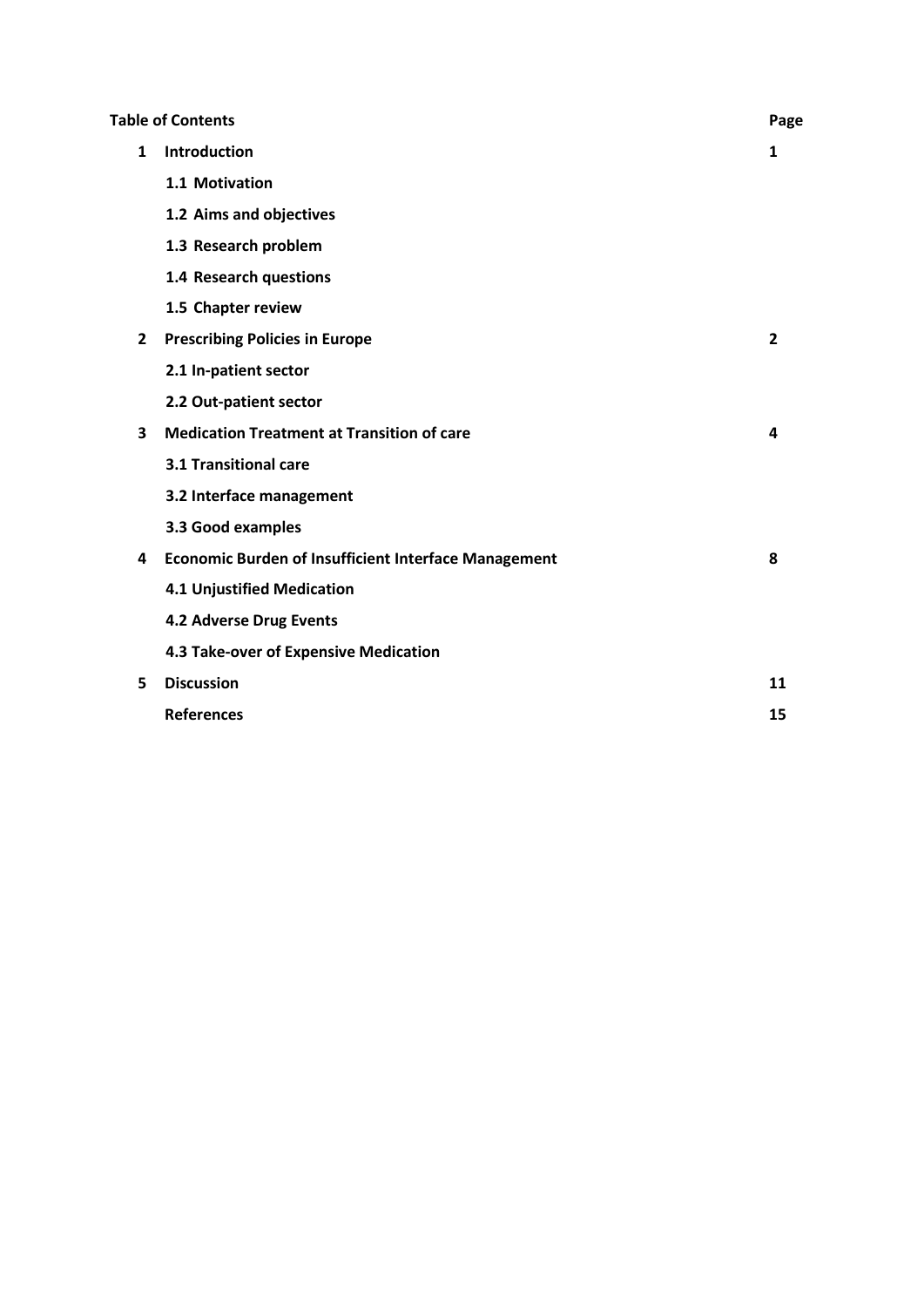## **1 Introduction**

#### 1.1 Motivation

The European countries encounter a rapid increase in the costs of healthcare, driven by new technologies and an ageing population. This is a challenge that industrialized societies are facing globally (AARP European Leadership Study, 2006). European pharmaceutical expenditure has increased steeply in recent years, rising between 4% and approximately 13% year on year and by now it is one of the largest cost components of healthcare costs across a number of European countries (Godman, et al., 2010). Therefore reducing pharmaceutical costs is an important way to reduce overall healthcare costs. In this review we consider one part of pharmaceutical care and its potential on lowering pharmaceutical costs; In 2010 The *Pharmaceutical Health Information System* (PHIS) project published a report comparing pharmaceutical policies in the European Union member states, in the in-patient as well as the out-patient sector. They identified a need in the improvement of interface management (Pharmaceutical Health Information System, 2010).

## 1.2 Aims and objectives

This literature review focuses therefore on the potential economic burden of insufficient interface management in the field of pharmaceuticals.

## 1.3 Research problem

There is a constant transition of patients between different healthcare settings, and interface management is defined as the cooperation between these different sectors. Problems with interface management can range from practical level; lack of communication, to health system levels where different policies stand in the way of good cooperation. There are good practice examples for interface management like similar drug formularies for the out-patient and in-patient sector (Gustafsson, et al., 2011), educational activities for raising awareness and institutionalized cooperation. Another example is the participation of Social Health Insurance funds representatives, who are in charge of the out-patient reimbursement, in the hospitals' Drugs and Therapeutics Committees (Vogler, et al., 2011). Another problem with patients transitioning between health care settings is that the prescriptions in one sector might influence what is prescribed in another sector, without considering less expensive options. Important questions therefore are if and how these good practices of interface management can play a part in reducing the large pharmaceutical expenditure that European countries are facing, and if there is evidence that policies in one sector can negatively influence the economic burden of another sector.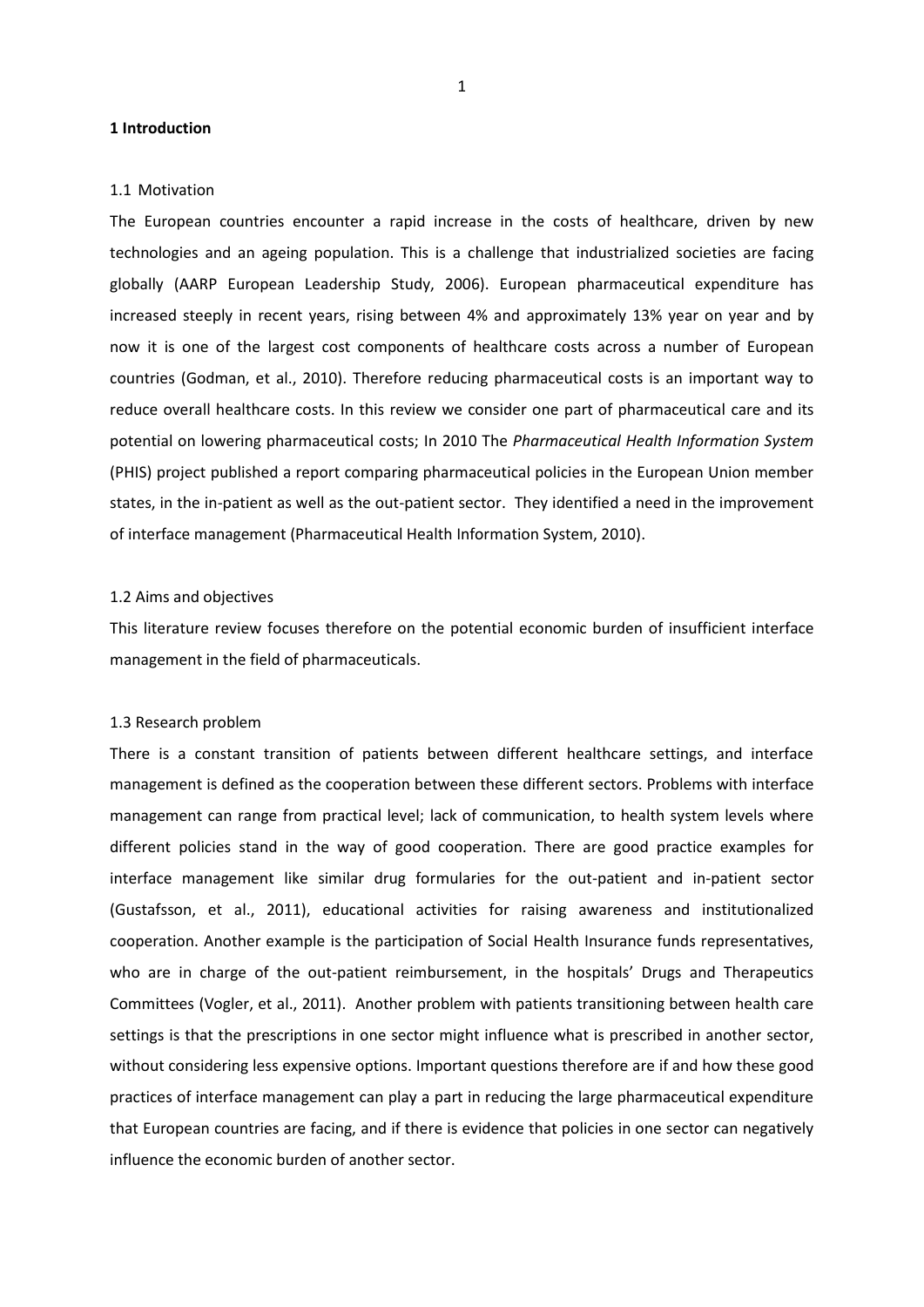### 1.4 Research questions

The questions are:

*How and where do things go wrong when patients transition between health care settings? What is the possible economic burden of insufficient interface management?*

## 1.5 Chapter review

The first part considers different kind of policies within the EU, and addresses the different health systems that have an impact on the pharmaceutical prescribing both in the in-patient as the outpatient sector. Secondly this review addresses the transition between health care settings, shows how interface management can be implemented and how successful it can be. In the final chapter the possible economic burden of prescription policies and problems in interface management are discussed. The literature was mainly found via search engines as Pubmed and Embase. To find *grey literature*, I used the University of Utrecht Library catalogue, and some simple Google searches, to find news articles and European Union (EU) or World Health Organization (WHO) rapports. First we will look at prescribing policies in Europe in the in-patient as well as the out-patient sector.

## **2 Prescribing policies in Europe**

Most countries in the EU have introduced prescribing policies to promote appropriate and economic prescribing of pharmaceuticals. However, these guidelines are indicative and often refer only to the out-patient sector. In this chapter we look at the prescription policies both in the in-patient as well as in the out-patient sector, and at what kind of policies different government and reimbursement companies have taken to have an influence on the burden of the costs of pharmaceuticals in the health care systems and on individual patients.

### 2.1 In-patient sector

Hospitals most often have Drug and Therapeutic Committees (DTCs) in place to decide which medicine are procured and prescribed. The DTC draws up the so-called hospital drug formulary (HDF), the selected drugs on this formulary should be the best choice based on efficacy, safety and costs. Physicians must comply with the HDF unless they can justify the prescription of another product in specific cases. (Fijn, et al., 1999) (Plet, et al., 2013) (Gallini, et al., 2011)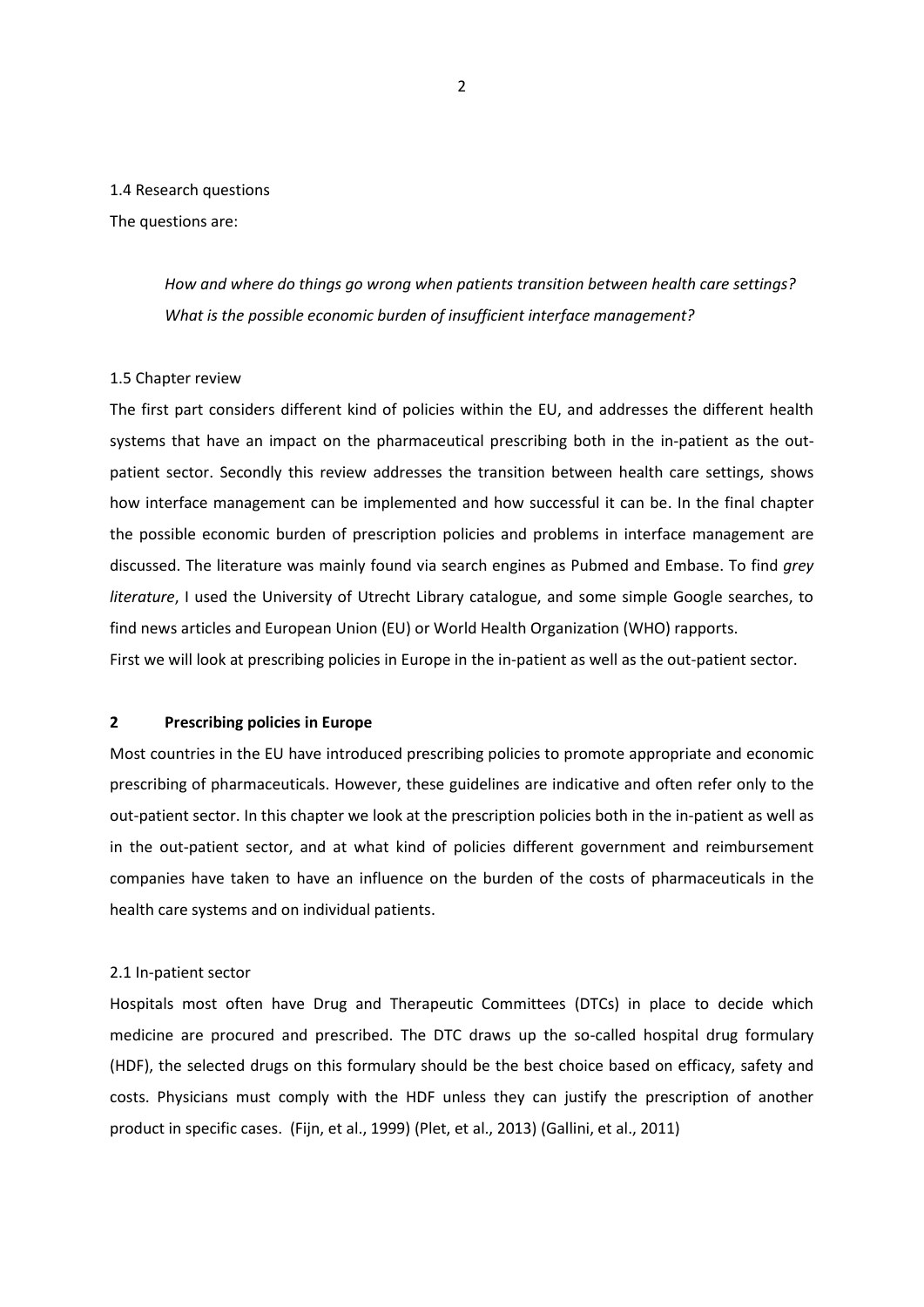A complicating element to research how and why DTC's decide their formularies, is that, across Europe, the actual negotiated prices of hospital pharmacists are not made public. European countries try to control the prices of medicines used in hospitals. The problem is that this price regulation targets only the official pricelist, while pharmaceutical companies offer a wide range of price reductions that are not considered. The majority of countries reported on discounts of 25% to 40%., however it is thought that discounts can even go up to 100% (Vogler, et al., 2013) (European Observatory on Health Systems and Policies Series, 2004). As the prescription of medication in the hospital might influence the prescription of medication outside the hospital, the promotion of expensive medication by pharmaceutical companies might become an economic problem, which will be discussed in chapter 4.

## 2.2 Outpatient sector

In the past, a community pharmacist would dispense prescription medicines and sell over-thecounter products. However pharmacists are highly educated professionals and can be very important in controlling pharmaceutical expenditure by deciding on generic and therapeutic substitution. (Tonna, et al., 2007) There is much variation between the regulatory patterns related to pharmacists in EU member states. These include controlling community pharmacy ownership and location, setting allowable profit margins, and influencing drug distribution patterns and product selection through different incentives and remuneration methods (European Observatory on Health Systems and Policies Series, 2004).

European countries differ in the way pharmacists are reimbursed for dispensed medication. In countries such as Ireland, the Netherlands, Sweden and the UK, pharmacists receive a fixed fee per item dispensed. Most other countries (Austria, Belgium, Germany, Greece, Italy and Portugal) pay pharmacists with scaled margins. (European Observatory on Health Systems and Policies Series, 2004). As an example in the Netherlands, hospital drug formularies are often different from community drug formularies. Generally speaking, in the Netherlands, original brands are used more frequently inside the hospital because of the price discounts on these products given by pharmaceutical companies to promote the use of their drugs in the hospital. However, in the outpatient setting, generic prescribing and dispensing are encouraged or sometimes even obliged by government policy (Fijn, et al., 1999). As of 2007 there is a drug preference policy, where only the lowest priced medication is reimbursed by the insurance companies. This gives patients the incentive to choose generics over expensive brand medication (Maarse, 2009).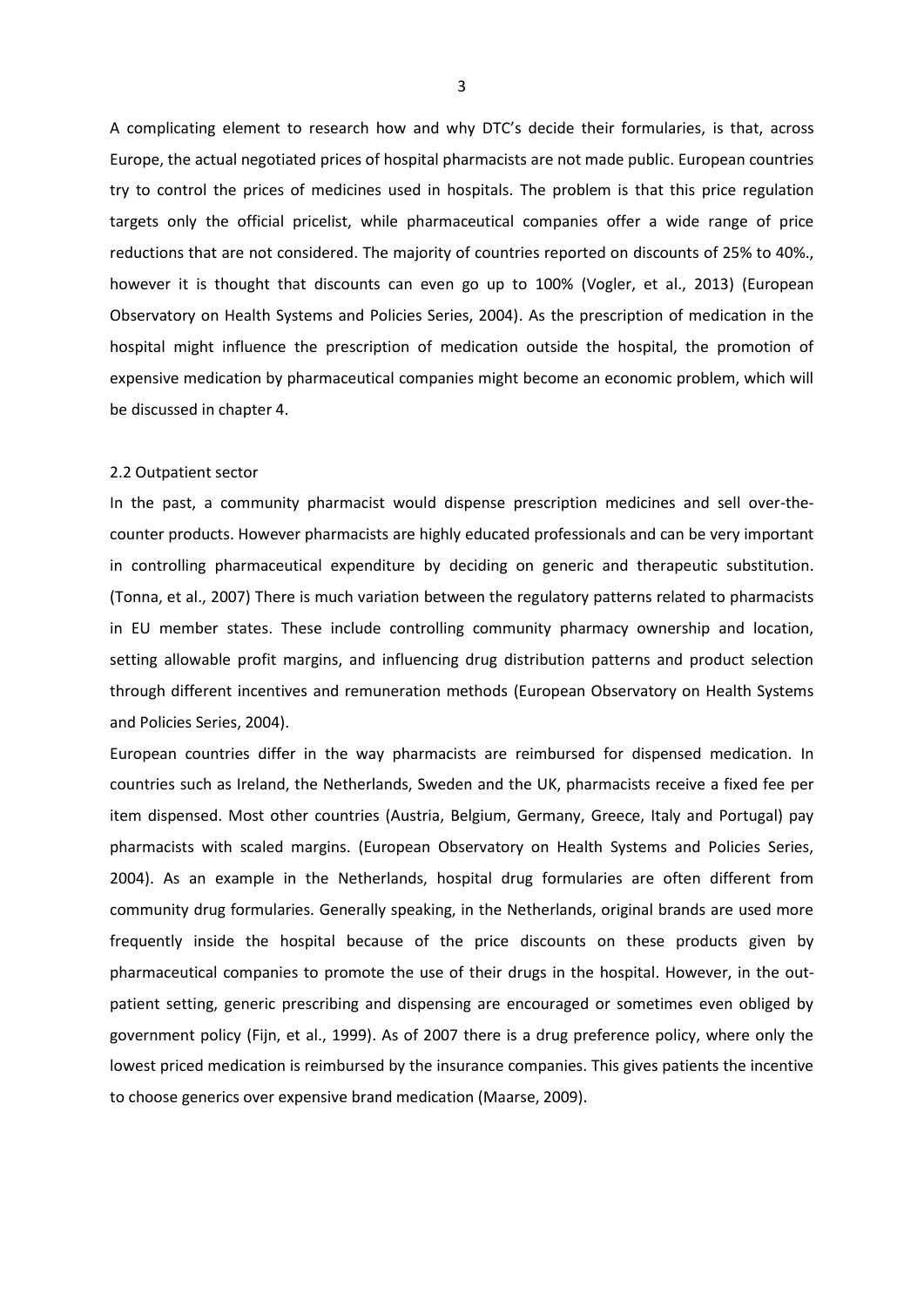## **3 Medication Treatment at Transition of Care**

To create more understanding about the process of interface management it is important to first look at why and how these transition problems can occur. The following chapter therefore gives an overview of how and where the transition between settings can be the reason for intentional and/or unintentional changes in medical treatment and what kind of problems might occur. It will then continue to explain prerequisites for good interface management and give some examples.

## 3.1 Transitional care

The transition between healthcare settings is often related to a transition in the healthcare status of the patient. Most often the changes in prescribed medication are therefore intentional and related to the patient's health status. In addition it may be determined that the used drug is in fact not necessary or ineffective, or even may be the cause of a toxic or adverse reaction. Another rationale behind changes in drug therapy, are the hospitals or local drug formularies, as discussed in chapter 2, this could for instance be a reason why we see a switch from a brand name to a generic drug (Chhabra, et al., 2012) (Stuffken, 2011).

Most studies look at either hospitalization or discharge, not considering transition between wards. Even less studies focus on differences in type of discharge or compare the different transition stages (Stuffken, 2011). In a study following 44 patients across three different transition stages (hospital admission, hospital discharge into a nursing facility, and discharge from nursing facility) all subjects were found to have at least one change in drug treatment, and 86% experienced at least one unintentional change in their prescribed medication. This study did not find a significant difference for intentional versus non-intentional discrepancies between transition states. The transition between health care institutes showed the lowest number of discrepancies (Sinvani, et al., 2013).

For all transition states and types of drug changes it is important to look at unintended medication discontinuities. Research suggested that preventable adverse drug events (ADE's) at transition stages account for around 50% of all medication errors. In general, the clinical and therapeutic monitoring of patients after discharge significantly declines. In view of the increasing trend for earlier discharge, the need to ensure continuity of care is likely to have significant impact on quality health outcomes (Stuffken, 2011).

Changes to medication prescription at the transition between health care stages can be divided into four main subgroups, duplications, product changes, a therapeutic switch and stop/go moments (Stuffken, 2011). This paragraph discusses these changes and gives an example to why they might occur. To start, duplications are the substitution of a different brand of the same medication, for instance, the switch between a generic and a brand-name product. These duplications will not always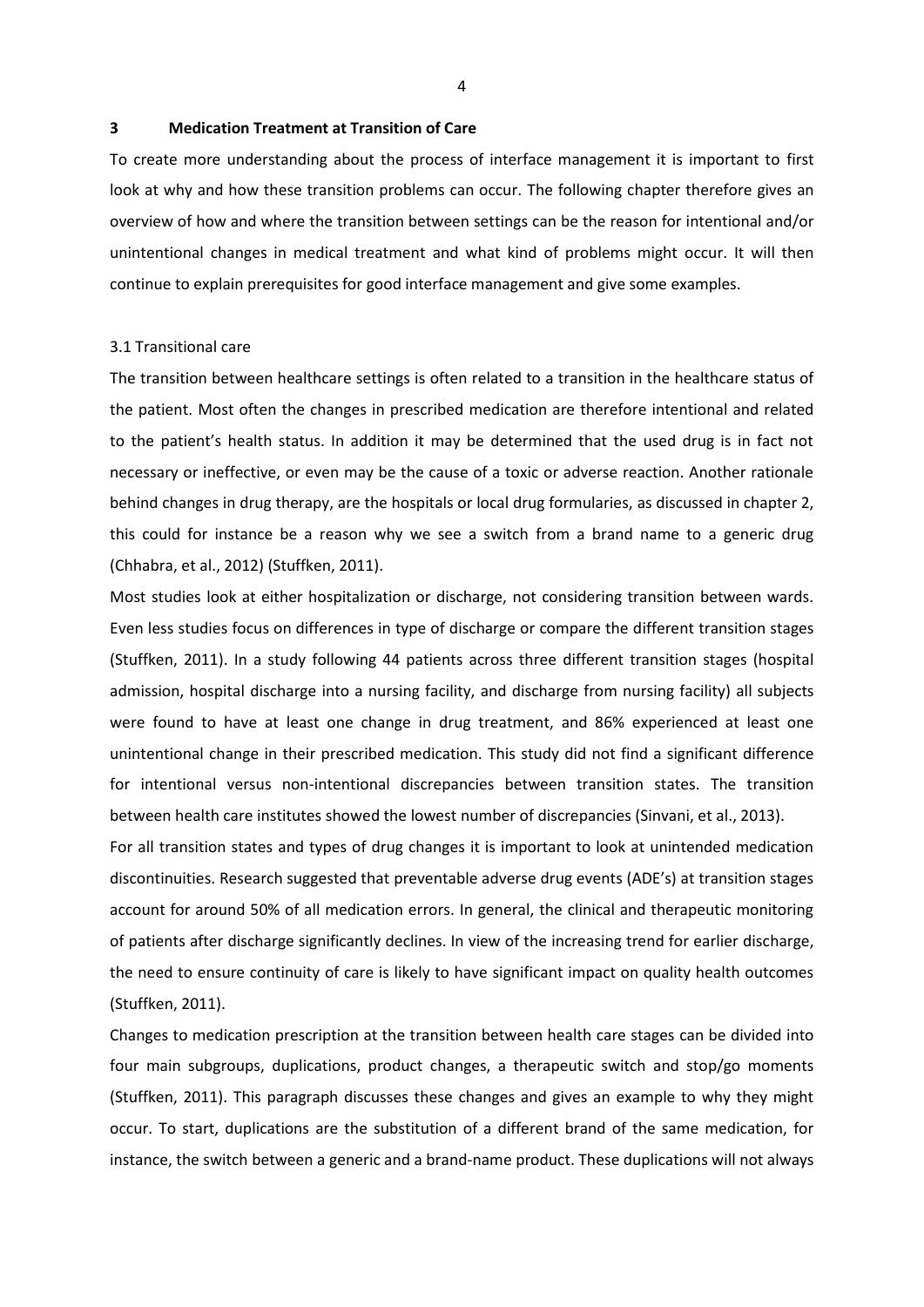be classified or recognized as a change in drug therapy. Once the patient is discharged from a hospital setting, the community pharmacist therefore may replace a brand drug prescribed in the hospital with a generic drug, in some cases this might even be a generic drug that was used before admission, causing two discrepancies. In a study in the Netherlands there was a 20% generic substitution of the last clinical medication upon hospital discharge (Stuffken, 2011).

Secondly, there is the possibility of a change in the dosage or strength of a drug. The medication contains the same active substance, for instance a 20 mg tablet instead of a 10 mg or a different way of administering the drug, like oral to intravenous. Thirdly the prescription can change to another active substance within the same therapeutic group, a therapeutic switch. Both the product as the therapeutic changes can be the result of therapeutic considerations or might be due to hospital drug formulary implementations. These formularies differ not only with respect to the choice of type of brand for the same active substance, but also with respect to the choice of the active substances. Situations in which drugs are stopped and replaced with similar medications can also indicate that hospital physicians believe that better alternatives are available (Stuffken, 2011).

The most radical medication change is that the medication is being started or stopped at admission or discharge. This is often due to the change in healthcare status of the patients, but might also be attributed to the fact that some medications are not intended for chronic use like for example antibiotics. Several studies show that either to completely quit or start a new drug is among the most frequent discrepancies in moving between stages, 30%-55% of all changes (Sinvani, et al., 2013) (Stuffken, 2011), followed by dosing changes (8%-12%), therapeutic changes (5%-7%) and lastly duplications (1%-5%). The amount of discrepancies ranges from around 20% to as high as 85% (Sinvani, et al., 2013). A systemic review from 2007 showed that most studies show a discrepancy of around 50% -60% at hospitalization or discharge (Glintborg, et al., 2007).

Several countries have expressed the need of implementing interface management that is defined as the mechanism of cooperation between the in-patient and the out-patient sector. Some countries have not yet implemented specific initiatives yet, while in other countries (in particular in the Nordic countries) several initiatives have been launched.

## 3.2 Interface management

Already years ago research showed that there was a wish to have a good transition structure for patients transferring between healthcare settings. In 1997 Munday *et al.* held a research in Glasgow among out-patient health care providers. Of the respondents, approximately 95% indicated that they thought it was important to receive information on the reasons for drug therapy changes, in the inpatient sector. However the majority did not receive this information. (Munday, et al., 1997). Since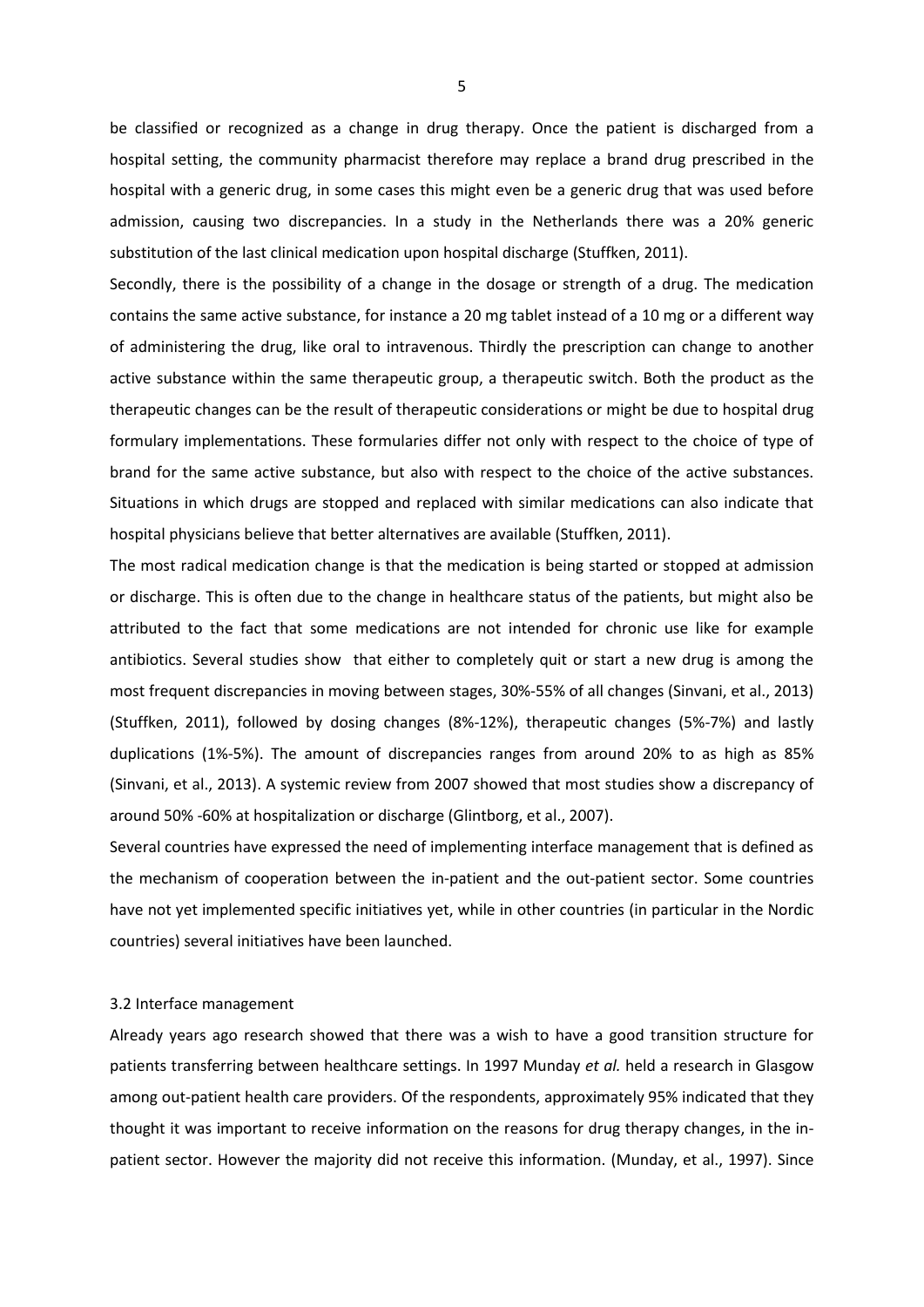then several programs have been developed in different countries to implement interface management programs to better coordinate and improve the continuity of pharmaceutical care between different healthcare settings.

Continuity of care and good interface management can be described as the degree to which one or a series of healthcare transitions is experienced, by the patient as well as by the care takers. Haggerty et al. have identified three distinct means of providing continuity; informational continuity, management continuity and relational continuity. The first relates to the information on past events and personal circumstances of the patient and ensures the transfer of this information in order to make appropriate care available. Good management continuity exists when there is a consistent and coherent approach to the management of a patient and would include a good overall strategy transcending healthcare facilities and ensures the ability of this strategy to adhere to changes in a patient's individual needs. For the latter there should be an ongoing therapeutic relationship between a patient and its healthcare providers, it should give the patient a feeling of trust, predictability and coherence (Haggerty, et al., 2013).

The perception of continuity of care is important for both patients and healthcare. For patients, the experience of continuity is the feeling that their health care providers know what their status and care was previous and that there is an overall management plan of which all the different healthcare settings are aware. For care providers, the experience of continuity is their perception of having sufficient knowledge and information about their patients to provide the best applicable care and that they ensure that other providers will know their input and decisions. Especially in the continuity of pharmaceutical care, information about actual and past use of medicines is crucial in assessing the impact of medicines, to avoid ADE's, in assisting in future decisions about care and in enabling safe transfer of care to another healthcare provider. The changes in medication that occur before, during and after a hospital stay can often become a point of confusion for not only the patients, but maybe even more important for the physicians and pharmacists (Haggerty, et al., 2013).

There are several threads to the informational continuity of pharmaceutical care. During hospitalisation medication is changed regularly. The patient and the healthcare providers are often not informed on reasons for these changes and whether they should be maintained or not. It is estimated that 46% of all medication errors occur during the patient's admission or discharge from a clinical unit (Pronovost, et al., 2003). Poor communication and documentation of medical information has been cited as the main cause for these medication errors. A study at 6 hospitals in Norway showed that of 105 discharge letters only 68 contained complete drug lists, and only 24 of the discharge letters were received by the out-patient care takers within one week (Viktil, et al.,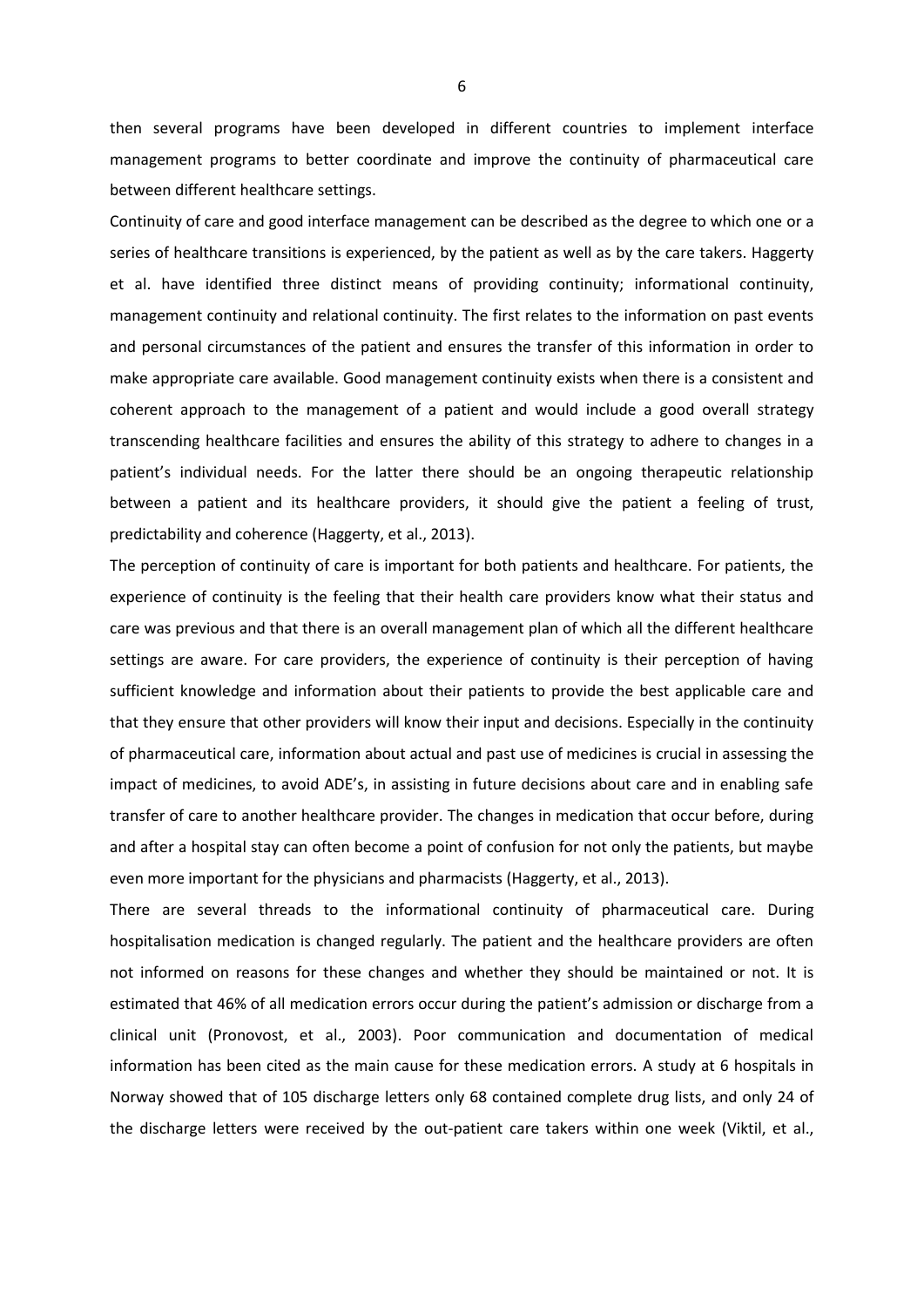2012). Most healthcare systems are not equipped with an overseeing healthcare professional that holds responsibility for the coordination of care across health care settings.

## 3.3 Good examples of interface management

A tool that helps to provide accurate informational continuity for pharmaceutical care is medication reconciliation. It is defined as the process of creating the most accurate and up-to-date overview possible of all medicines a patient is taking — including drug name, dosage, frequency, and route and comparing that overview with the clinician's admission, transfer, and/or discharge orders. The goal of medication reconciliation is to avoid any medication errors and confusion for the patient at all transition points (Mueller, et al., 2012). There have been several studies and implementations of medication reconciliation, usually focussing on one certain transition points between healthcare settings. Following we will discuss some examples.

A recent study by Galvin et al. focused on medication reconciliation on admission to hospital in Ireland. Adults admitted via the accident and emergency department, from a non-acute setting, reporting the use of at least three regular prescription medications, were eligible for inclusion. Medication reconciliation was provided by clinical pharmacists to randomly selected patients within 24-hours of admission. In total, 134 patients, involving 1,556 medications, were included in the survey. Over 97 % of patients (involving 59 % of medications) experienced a medication change on admission. Over 90 % of patients (involving 29 % of medications) warranted clinical pharmacy input to determine whether such changes were intentional or unintentional. There were 447 interventions by the clinical pharmacist regarding apparently unintentional discrepancies, a mean of 3.3 per patient. In total, 227 (50 %) interventions were accepted and discrepancies resolved. At 48-hours under half (46 %) of patients remained affected by an unintentional unresolved discrepancy (60 % related to omissions). Verbally communicated discrepancies were more likely to be resolved than those not communicated verbally. Under half of unintentional unresolved discrepancies (46 %) had the potential to cause minor harm compared to 70 % of the resolved unintentional discrepancies. None had the potential to result in severe harm. It therefore concluded that clinical pharmacists contribute positively to admission medication reconciliation and should be engaged to deliver this service in Ireland. This article shows how good medication reconciliation can work at admission to the hospital (Galvin, et al., 2013).

To study the effects of medication reconciliation at the point of discharge from the hospital Karapinar *at al*. started the COACH program (Continuity of Appropriate pharmacotherapy, patient Counselling and information transfer in Healthcare). In this study the effect of the COACH program is compared with usual care using a pre-post study design. The intervention consisted of medication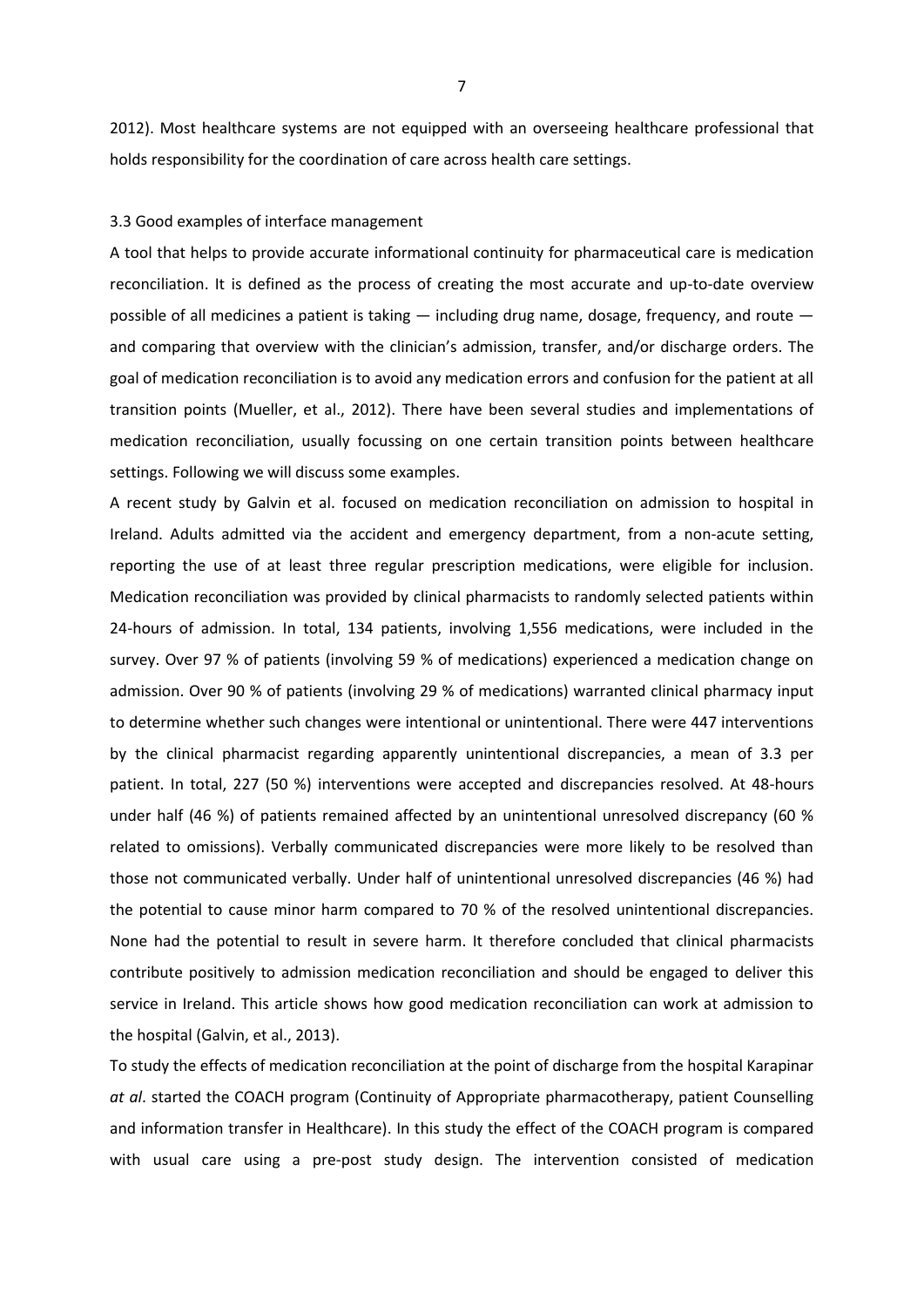reconciliation, patient counselling and communication between the in-patient and out-patient healthcare providers. In the before-period 27.3% of patients had an unplanned rehospitalisation, whereas this became 33.2% in the after-period. The introduction of the COACH program led to a nonsignificant increase of unplanned rehospitalisation (Karapinar-Carkit, et al., 2010). A similar result was found in a study focussing on the impact of pharmacy facilitated discharge program. Medication discrepancies at discharge were identified in 33.5% of intervention patients and 59.6% of control patients. Although all discrepancies were resolved in the intervention group prior to discharge, readmission rates did not differ significantly between groups at 14 days and 30 days, nor did emergency department visits (Walker, et al., 2009). Although these researches show no results in rehospitalization, they do show a significant number of discrepancies at hospital discharge, which might have an impact on the economic burden of the patients due the intake of unjustified medication.

Another example to enhance appropriate prescription in in-patient and out-patient sectors is "The Wise List" which was implemented in Stockholm in 2001. It is an example of a so-called positive drug list to which all health care institutions adhere. In this list there are also recommendations to switch to generic drugs where possible in the out-patient sector. In 2009 the adherence to the recommendations from The Wise List was 77% (Gustafsson, et al., 2011).

## **4. Economic Burden of Insufficient Interface Management**

There are several ways in which insufficient interface management can create an economic burden on patients, insurance companies and society. A 2011 review showed that there is little research done on this topic; only 8 relevant researches were found which all suffered methodological limitations and therefore this study could not make any conclusions on the cost-effectiveness of interface management (Simoens, et al., 2011). A 2013 review also showed similar poor results on the cost-benefits of health information technology (O'Reilly, et al., 2012). The three different ways this chapter reviews are the costs made by unjustified medication, costs created by ADE's and the financial burden of expensive medicine from the hospital being prescribed in the out-patient setting, when there might be generic, cheaper, medicines available.

## 4.1 Unjustified medication

Few studies have analyzed the occurrence of unjustified and omitted discharge medications, and there are even fewer reports focused on the economic burden of unjustified discharge prescriptions. Drugs prescribed and consumed without proper reason may cause direct unnecessary costs. Although not considering the economic burden two researchers showed that just over 50% of the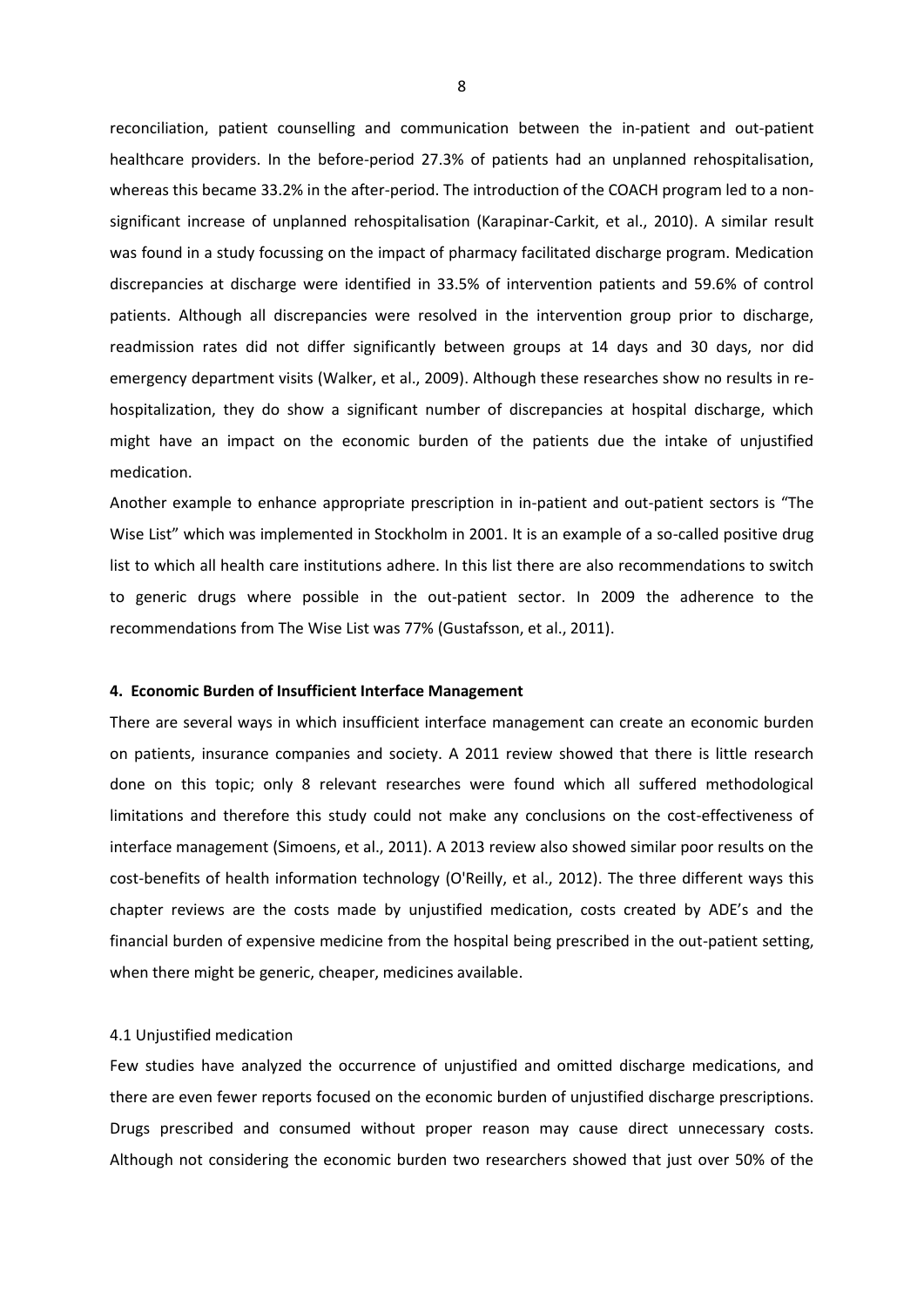prescription of proton pump inhibitors and acid suppression therapy were in fact unjustified (Ahrens, et al., 2010) (Gupta, et al., 2013) (Gupta, et al., 2013). In a 2009 prospective, observational study performed at the General Internal Medicine Department of a Suisse Hospital, Perren *et al*. researched the economic burden of unjustified medication. The discharge records of 577 patients were screened for the presence of unjustified medications. In 318 of 577 reviewed discharge summaries, at least one unjustified medication was found. In fact results found that 619 out of 3691 prescriptions (16.8%) were unjustified (Perren, et al., 2009). The mean monthly costs of unjustified discharge medications were estimated to be 32 Euro. For this study sample, monthly extra costs due to unjustified medications were therefore 18585 Euro. They concluded that there was a considerable financial burden imposed by unjustified medications at hospital discharge (Perren, et al., 2009). In 2012 Karapinar-Çarkıt *et al.* performed a study to see whether potential savings by better interface management would outweigh the extra costs medication reconciliation. They compared these potential costs and savings of optimal pharmaceutical prescription (without unjustified or omitted medications) to the labor costs of medication reconciliation. Optimizing pharmacotherapy saved 20.13 euro per patient in medication costs at 1 month and 86.86 euro at 6 months. The associated labor costs for performing medication reconciliation were 41.04 euro patient. For long term medication intake, good interface management therefore showed to be a cost-effective intervention (Karapinar-Carkit, et al., 2012).

## 4.2 Adverse drug events

In a study by Boockvar *et al.* it was shown that 4.8% of discrepancies in medication caused adverse drug events. Estimates of costs per adverse drug event range from 900 to 1800 euro's. For the previously mentioned study by Karapinar-Çarkıt *et al.* this would mean an additional cost savings of 18,000-36,000 euro's as they eliminated 409 discrepancies, of which 20 would theoretically (by Boockvar *et al.* estimations) cause an adverse drug event (Karapinar-Carkit, *et al.*, 2012). To reduce potential labor costs of medication reconciliation Schnipper *et al.* researched the potential of an electronic application and found that this computerized medication reconciliation tool was associated with a decrease in unintentional medication discrepancies with the potential of ADE's (Schnipper, *et al*., 2009). In 2008 Karnon *et al.* performed a model-based cost-effectiveness analysis of interventions aimed at preventing medication error at hospital admission. The aim of the study was to assess the costs and effects, measured as quality adjusted life years (QALYs), of interface management interventions for which a systematic review had found evidence of effectiveness to prevent ADE's at hospital admission exists. The model showed that all five interventions, that were taken into consideration, were to be cost-effective compared to no interface management.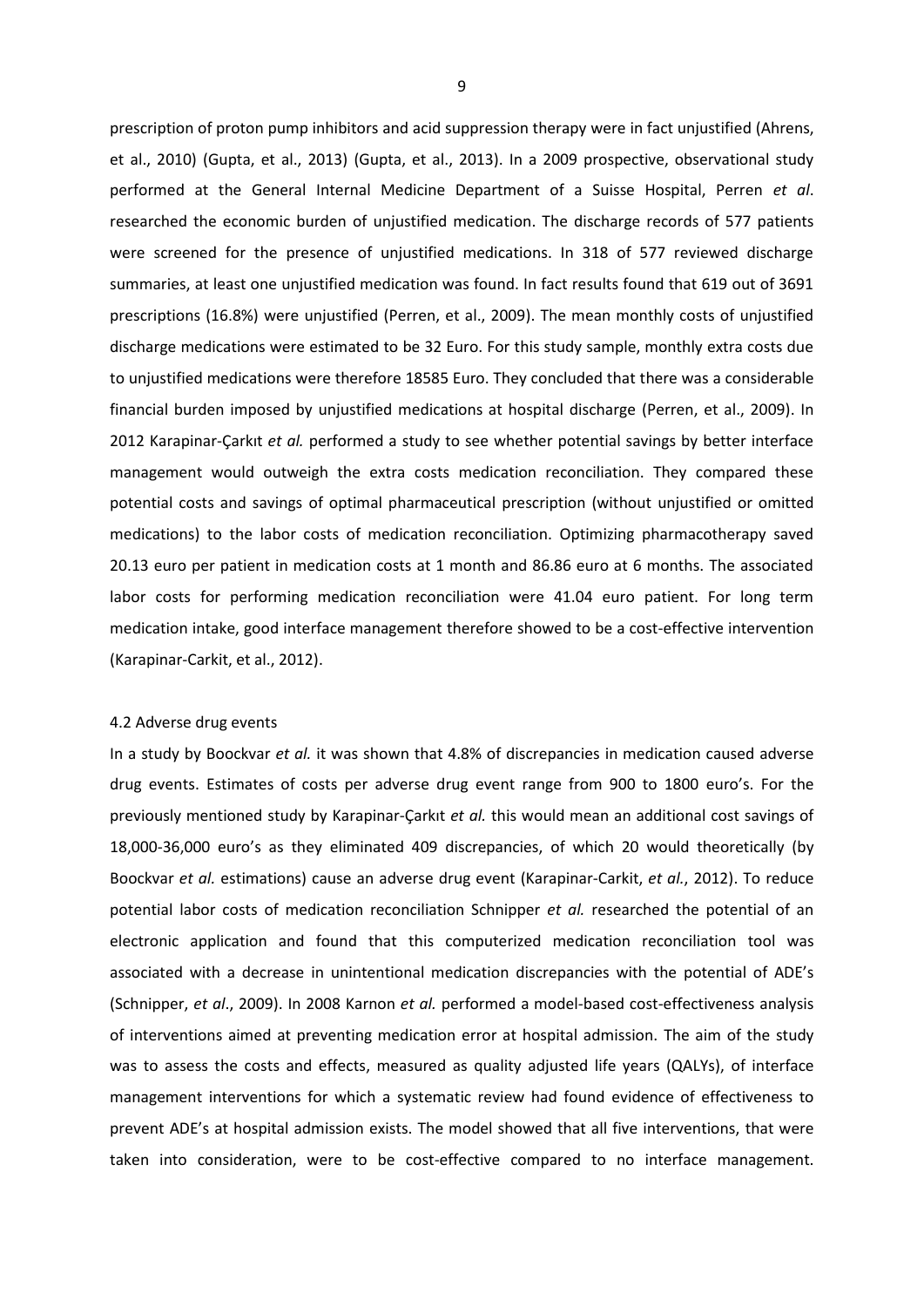Pharmacist-led reconciliation intervention even had a probability higher than 60% of being costeffective of over 60% by a QALY value of £10 000 (Karnon, *et al*., 2009).

## 4.3 Prescribing generics

It is thought that the starting treatment in hospitals, often with expensive medicines, has a major impact on the out-patient sector as it often influences the further choice of medicines prescribed after discharge of the patient. A research in France showed that an increase of 1 day of treatment with one brand of drugs in the in-patient sector was associated with a significant increase of 21.8 days of treatment with the same brand in the out-patient sector (Gallini, et al., 2012). In the United States a study from 2005 showed that if a generic had been substituted (at that time only 61% was substituted) for all corresponding brand-name out-patient drugs in 2000, the national savings would have been \$5.9 billion (for adults younger than 65 years of age) and \$2.9 billion (for adults at least 65 years of age), representing approximately 11% of the pharmaceutical healthcare costs (Haas, et al., 2005). The previous mentioned study by Karapinar-Çarkıt *et al.* also studied the cost-effectiveness of the correction of hospital formulary–induced medication choice. Correcting hospital formularyinduced changes saved 1.63 euro per patient in medication costs at 1 month after discharge and 9.79 euro at 6 months. As the associated labor costs for performing medication reconciliation were estimated to be 41.04 euro per patient, medication cost savings from correcting hospital formulary– induced changes only by medication reconciliation, would not be cost-effective (Karapinar-Carkit, et al., 2012). However the subscription of generics on medical forms at discharge could result in substantial savings for health care as showed in a study set in France by Chu *et al.* In this study prescriptions from 85 patients were analyzed. On admission, 68 patients (80%) received 413 drugs of which 141 were substitutable brand-name drugs and 23 (16%), which were directly prescribed as generics. At discharge, 488 drugs were prescribed to the 85 patients of which 180 were substitutable drugs but only 5 (2.8%) were written as generics on prescription pads, a decrease of 78% compared to admission. In average, generics were 18% less expensive than brand-name drugs. Potential savings from a total substitution policy at discharge were estimated to be €1512 per 1000 patients per week; for lifetime drugs, savings amounted to €18,960 per 1000 patients per year (Chu, et al., 2011).

A 2012 study by Lapointe-Shaw *et al.* showed the potential savings of harmonizing hospital and community formularies for chronic disease medications initiated in the hospital in Canada. Hospitals in Canada manage their formularies independently, yet many inpatients are discharged on medications, which will be then purchased through publicly funded programs. The goal was to determine how much public money could be saved on chronic medications if hospitals promoted the initiation of agents with the lowest outpatient formulary prices. The cost for filling all proton pump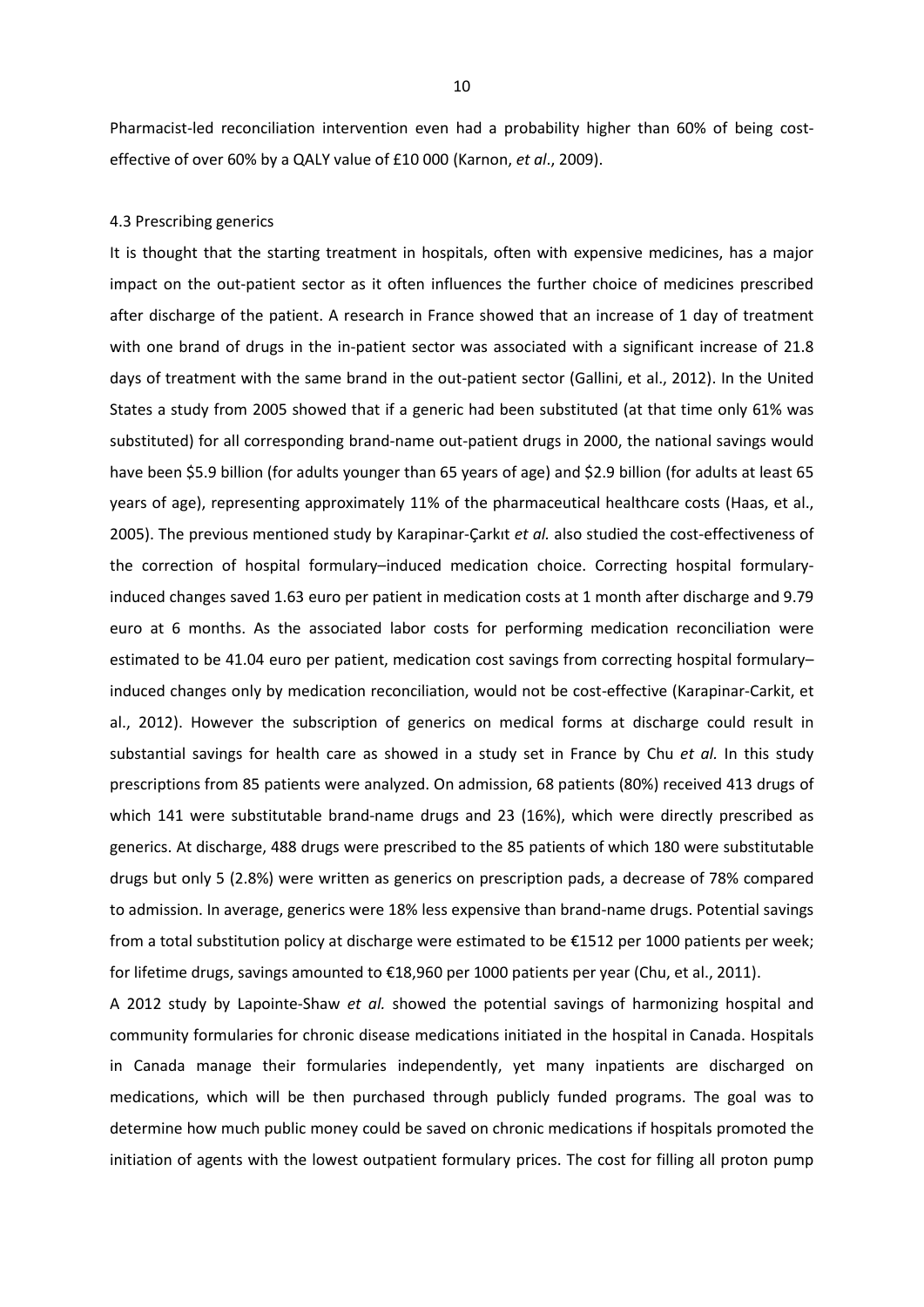inhibitors (PPI), angiotensin-converting enzyme (ACE) inhibitor and angiotensin receptor blocker (ARB) prescriptions was \$ 2.48 million, \$968 thousand and \$325 thousand respectively. Substituting the least expensive agent could have saved \$1.16 million (47%) for PPIs, \$162 thousand (17%) for ACE inhibitors and \$14 thousand (4%) for ARBs over the year following discharge. They therefore concluded that in a setting where outpatient prescriptions are publicly funded, harmonizing outpatient formularies with inpatient therapeutic substitution resulted in modest cost savings and may be one way to control rising pharmaceutical costs (Lapointe-Shaw, et al., 2012).

### **5. Discussion**

In most countries in Europe there is a great difference between medications prescribed in the inpatient and the out-patient sector. Because of these differences the point of transition between health care states is often a point of discrepancies in patients prescribed medications. The 2010 PHIS report gave some reasons for difficulties at the interface between the out- and in-patient sectors with regard to medicines management (Pharmaceutical Health Information System, 2010):

- Different funding schemes & mechanisms and sometimes even different payers for the outpatient and in-patient sector.
- Different reimbursement formularies applied in the different sectors.
- Little knowledge of representatives of one sector about the other sector and no exchange of information and cooperation.
- Incentives by the "system" to be responsible only for the one sector which officials and staff represent, but not for the whole system.

Most of the research in this field is focused on discharge as after discharge the patient are usually not under strict guidance and it important that community pharmacies and GP's are aware of what reasons for prescriptions were so they can continue with a good adherent care management plan (Haggerty, et al., 2013). Medication reconciliation has been proven to be a good instrument for sufficient interface management, as have the introduction of so called positive lists, like in Sweden. However, not much focus has been on the economical aspect of insufficient interface management (Simoens, et al., 2011).

This review discusses three main ways in which insufficient interface management could cause a burden on national health care funds, patients or reimbursement. The first are unjustified medication, although the research discussed showed that unjustified medication is a common problem, only one research found also discussed the economic burden of unjustified medication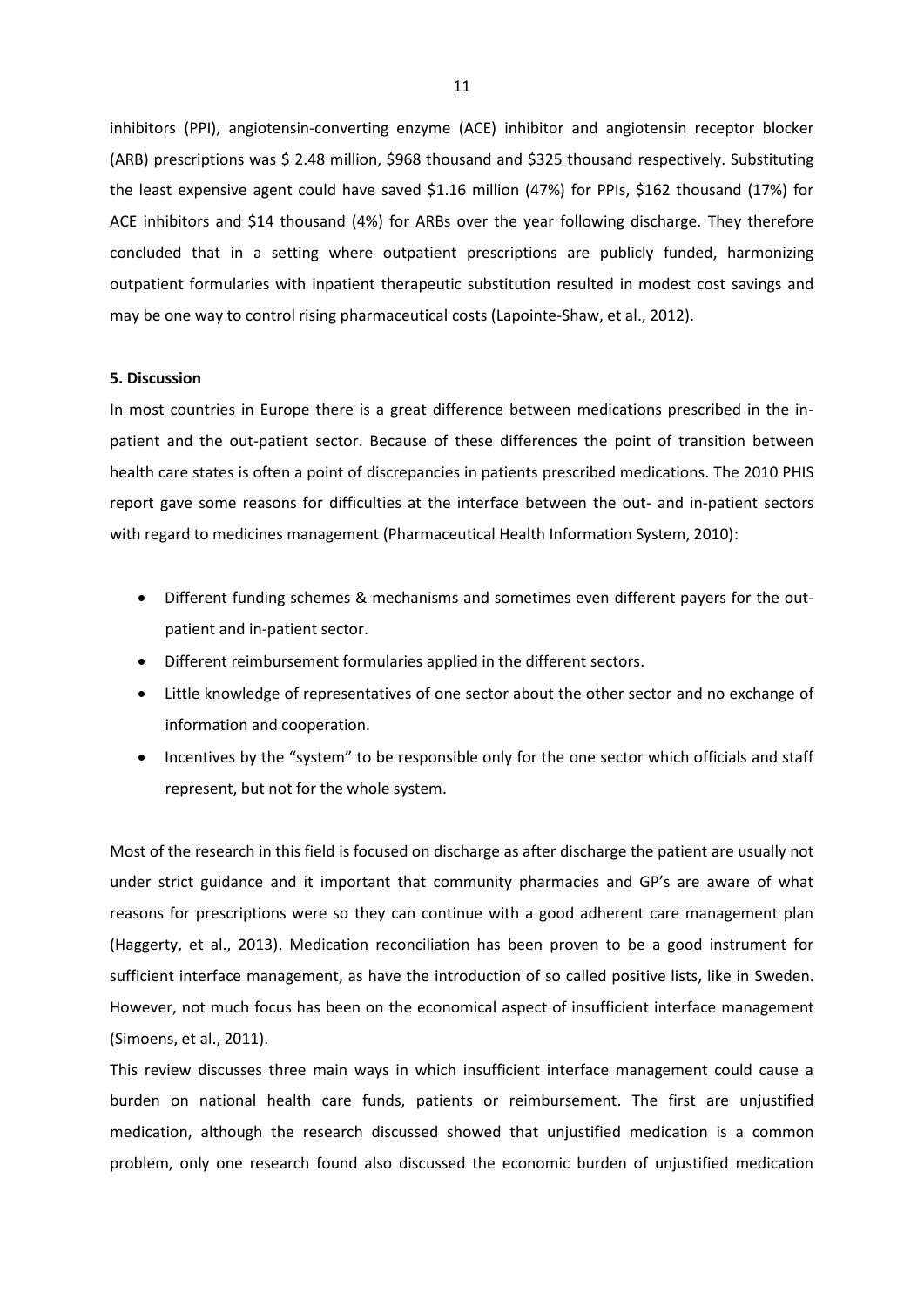(Perren, et al., 2009). The second economic reason for interface management was the prevention of ADE's. Many studies discussed showed that good medication reconciliation can prevent ADE's, and the costs of ADE's can be estimated as well, however only one of the model-based research really focused on the cost-effectiveness of the prevention of ADE's by medication reconciliation. In this research it proved to be really effective (Karnon, et al., 2009).

The main reason to start this review was the economic burden of the takeover of expensive medication prescribed in the hospital by community pharmacists. Very little research has been done in this field, although a few countries have legislation to enhance generic prescribing of community pharmacists. The research done in this field identifies two ways of switching to generic drugs: A) they are either prescribed by the hospital in the discharge documents, or B) community pharmacists are responsible to switch to the most inexpensive (appropriate) drug available. In these countries it seems to be cost-effective. In addition it might be possible to have a computerized support system to enhance the efficiency of these changes. In a 2012 study on this subject a large majority, over 90%, of drug switches performed at the transition between the in-patient and out-patient sector can be handled automatically such a computerized system, which would mean that medication errors and the workload, and consequently the costs, of healthcare professionals can be sufficiently reduced (Pruszydlo, et al., 2012). However, a counterpoint is that switching to generic drugs might be negatively affecting the adherence of the patient. In Finland where generic substitution is obliged a research showed that price, familiarity and availability determine the choice of drug (Heikkilä, et al., 2011).

Due to the economic restrains of contemporary economics in Europe and the rising costs of healthcare and pharmaceutical expenses, the topic of this review is very relevant. In addition as the years progress more and more medicines will lose their patent and will become available as generics. Although there is much research done on the topic of continuity of care, hardly any address the economic value of good interface management. In my view good interface management can add value to health care in three ways; patient experience, less adverse drug events, no take-over of expensive drugs. The latter two can have economic benefits in quite obvious ways, however if you want to look at the cost-effectiveness of interface management we could also consider in what way more satisfied, happier patients might have an economic benefit on society. A problem with this review is that its two main conclusions of the economic benefit of interface management might contradict or at least harm each other. Continuity of care and switching from brand-name drugs to generics on hospital discharge have showed to be very cost-effective. One reason why continuity of care is effective is because patients do not get confused about the medications they are taking.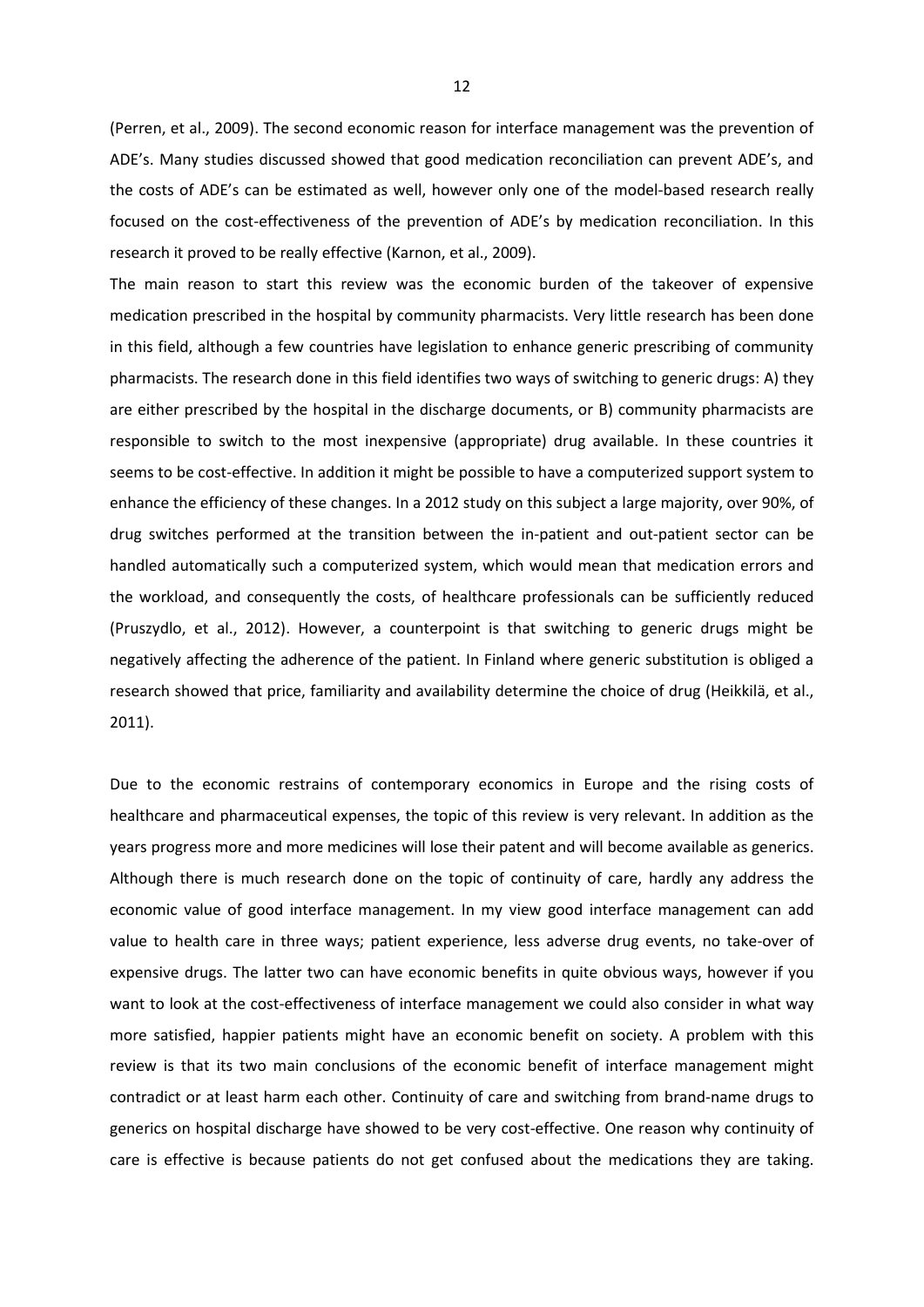However switching to generics might just do that. This can cause non-adherence to prescription drugs. Therefore the education of patients is also a very important topic, which is hardly addressed in the research I found. Education will also cost money and could reduce the benefits of switching to generic drugs. In the field of interface management there are many stakeholders involved and within this review it was not possible to pay enough attention to all of them. Policies on the prescribing of medication will be influenced by the European Union, governments, local governments and local/hospital customs. However it is very hard to obtain information on pricing of pharmaceutical companies and hospitals. Not much research has been done on the cost effectiveness of interface management this review shows that this could be an important part of further research. European countries can learn from each other; however the many stakeholders and policies involved will pose a thread. In future research it is important to look at the whole scope of interface management, the true cost-effectiveness can only be proven considering all the costs and benefits whereas now most research is focused on just small parts of the interface management. The switch from brand-drugs to generics is an important research topic and can reduce health care budgets significantly in the future. However if we consider interface management to be the cooperation and communication between health care settings, this switch is not really part of interface management. It is a more a matter of health care system policies, the system in place should decide where this switch should happen and who is responsible for it. Therefore the question could be; is the take-over of expensive drugs really a flaw in interface management, and does good interface management always ensure the best costeffective treatment for the patient? Recommendations for further research on the topic of this research can be divided into two main categories; interface management and substitution of generics. In the field of interface management especially cost-effectiveness studies are lacking. Three fields should be focused on, first the amount of ADE's and unjustified medication that is due to insufficient interface management. An extensive cost-effectiveness study taking into consideration on one hand the costs of interface management and on the other, the savings of less ADE's, unjustified medication and QALY's. In addition to that study, you could make a comparison not only whether interface management is cost-effective, but also what kind of interface management is most cost-effective.

In the substitution of brand medication by generics the cost-effectiveness seems to be more obvious, what research should focus on is what is the most effective way of influencing pharmacists and general practitioners to prescribe generics, and in addition a more extensive research on the effect of in-patient prescribing on prescribing in the out-patient sector. Within transitional care it is also important to look at the most effective way of prescribing generics, for instance prescribing by the hospital in discharge letters, or to give pharmacist the incentive to switch to generics when possible.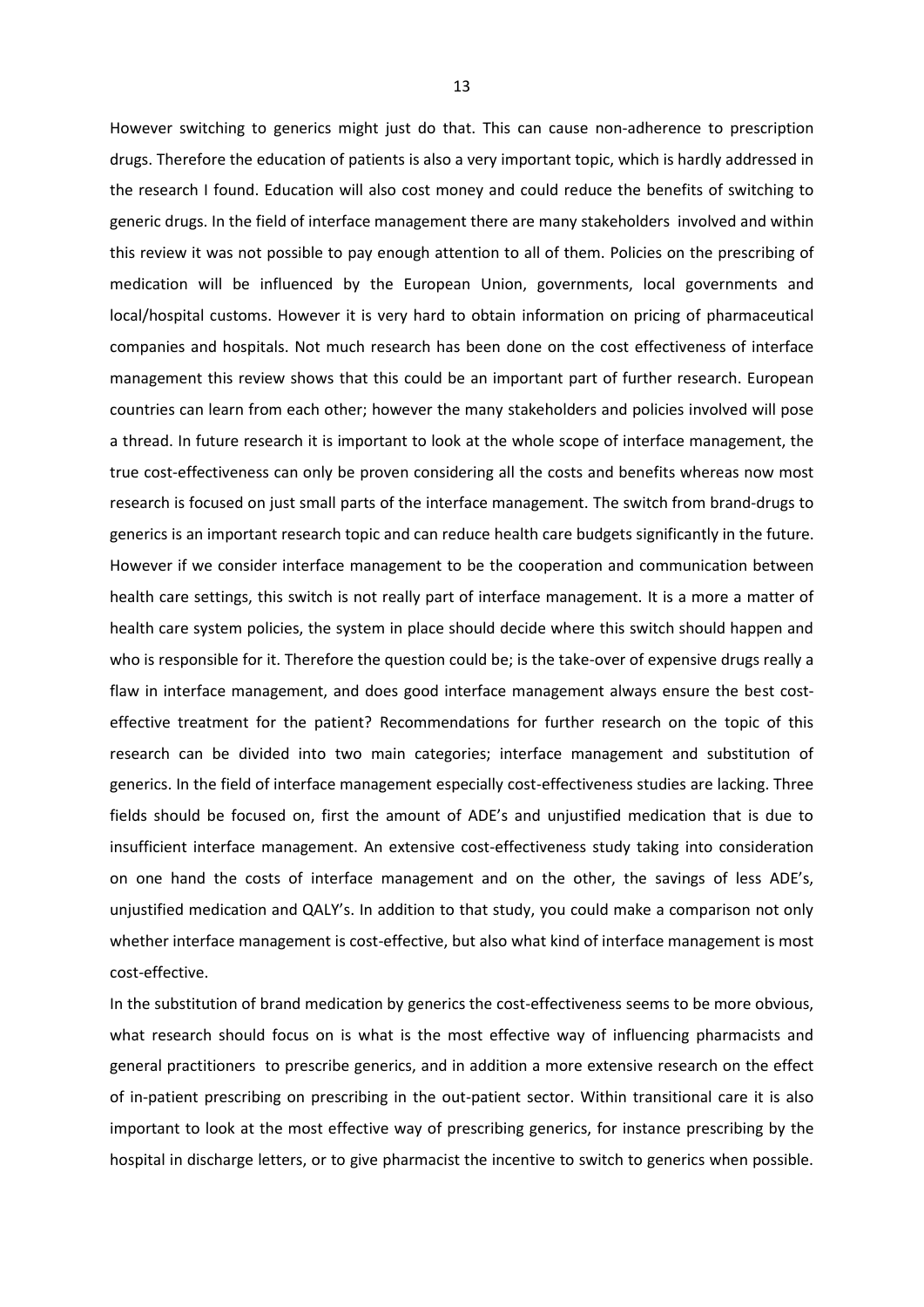What is then also important to focus on is the way switching to generics influences the patients adherence to prescription medication. And to take this into consideration when a cost-effectiveness study is performed.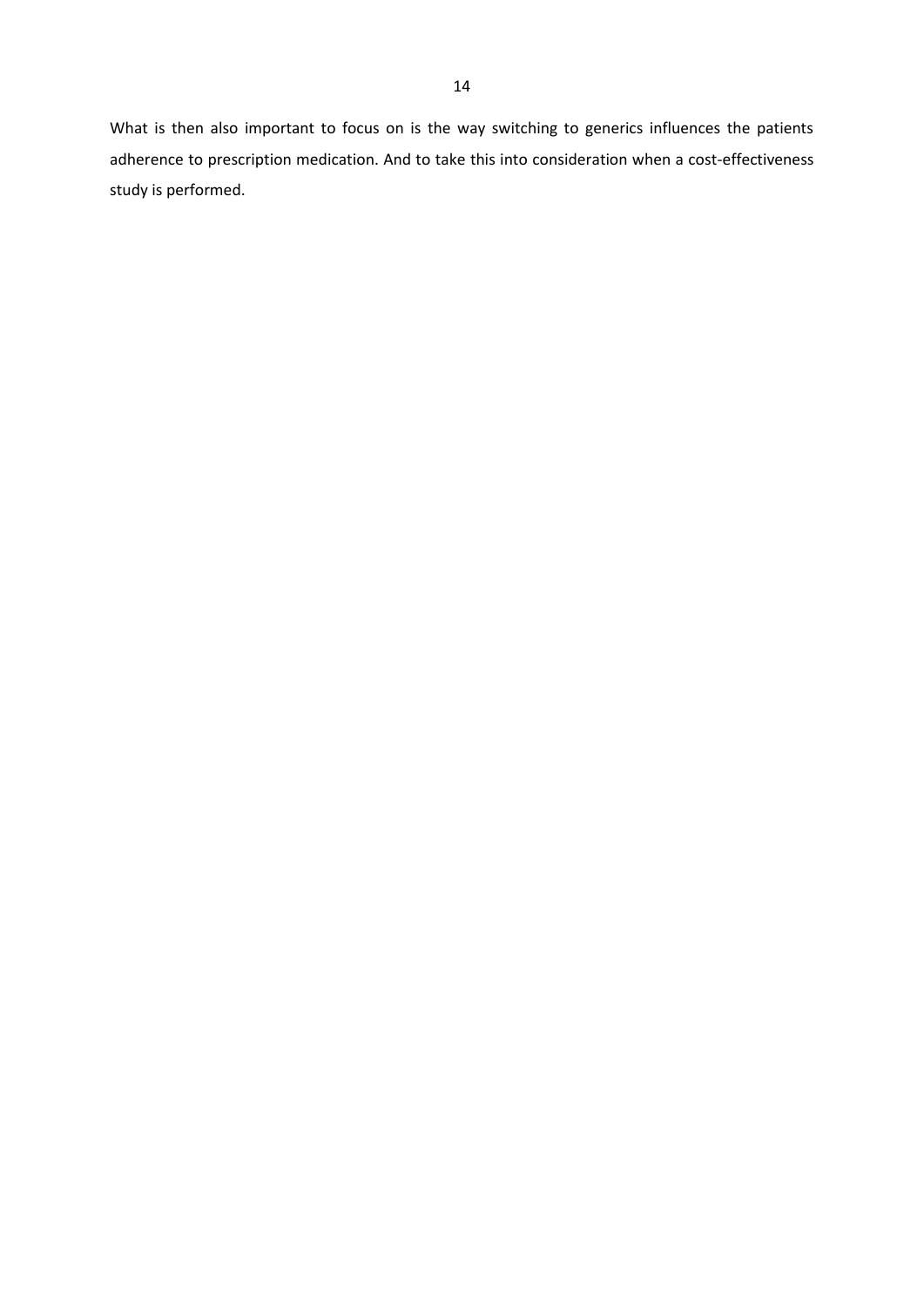## **References**

AARP European Leadership Study, 2006. *European experiences with health care cost containment,* sl: sn

Ahrens, D. et al., 2010. Appropriateness of treatment recommendations for PPI in hospital discharge letters. *Eur J clin Pharmacol,* pp. 1265-1271.

Chhabra, P. et al., 2012. Medication reconciliation during the transition to and from long-term care settings: A systematic review. *Research in Social and Administrative Pharmacy,* pp. 60-75.

Chu, C. et al., 2011. Generic drug prescriptions following hospital discharge: A prospective study in France. *European Journal of Internal Medicine,* pp. 45-49.

European Observatory on Health Systems and Policies Series, 2004. *Regulating Pharmaceuticals in Europe,* Berkshire: Open University Press.

Fijn, R. et al., 1999. Dutch Hospital Drug Formularies: pharmacotherapeutic variation and conservatism, but concurrence with national pharmacotherapeutic guidelines. *J. Clin. Pharmacology,*  pp. 254-263.

Gallini, A., Juillard-Condat, B., Saux, M.-C. & Taboulet, F., 2011. Drug selection in French university hospitals: analysis of formularies for nine competitive pharmacological classes. *British Jounal of Clinical Pharmacology,* Issue 72:5, pp. 823-831.

Gallini, A., Legal, R. & Taboulet, F., 2012. The influence of drug use in university hospitals on the pharmaceutical consumption in their surrounding communities. *British Journal of Clinical Pharmacology,* p. 1142–1148.

Galvin, M., Jago-Byrne, M.-C., Fitzsimons, M. & Grimes, T., 2013. Clinical pharmacist's contribution to medication reconciliation on admission to hospital in Ireland. *Int J Clin Pharm,* pp. 14-21.

Glintborg, B., Andersen, S. E. & Dalhoff, K., 2007. Insufficient communication about medication use at the interface between hospital and primary care. *Qual Saf Health Care,* pp. 34-39.

Godman, B. et al., 2010. Use of generics – a critical cost containment measure for all healthcare professionals in Europe. *Pharmaceuticals,* pp. 2470-2494.

Gupta, R. et al., 2013. Decreased acid suppression therapy overuse after education and medication reconciliation. *Int J Clin Pract,* pp. 60-65.

Gustafsson, L. et al., 2011. The 'Wise List' – A Comprehensive Concept to Select, Communicate and Achieve Adherence to Recommendations of Essential Drugs in Ambulatory Care in Stockholm. *Basic & Clinical Pharmacology & Toxicology,* pp. 224-233.

Haas, J. S., Phillips, K. A., Gerstenberger, E. P. & Seger, A. C., 2005. Potential Savings from Substituting Generic Drugs for Brand-Name Drugs: Medical Expenditure Panel Survey, 1997–2000. *Ann Intern Med,* pp. 891-897.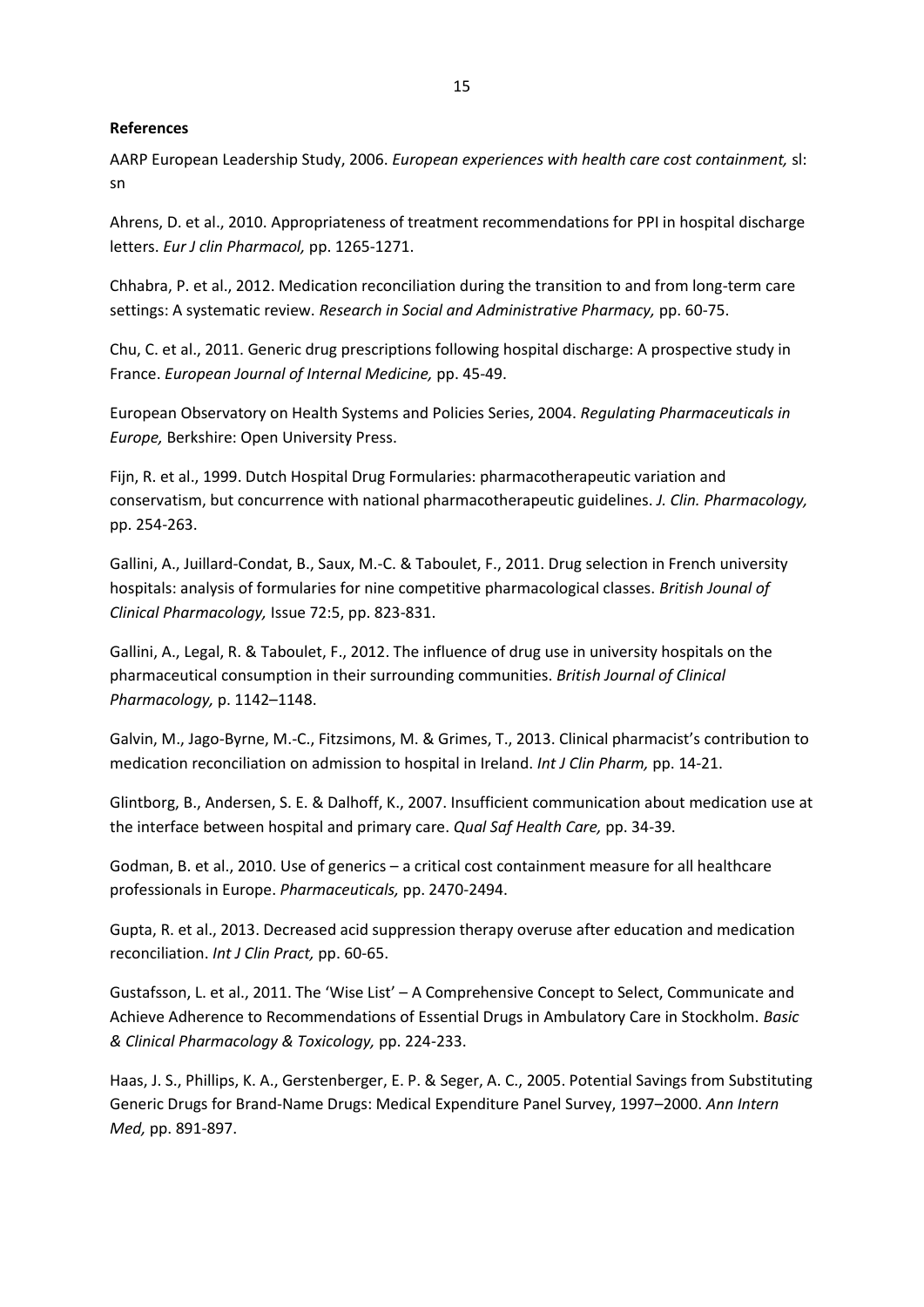Haggerty, J., Roberge, D., Freeman, G. & Beaulieu, C., 2013. Experienced continuity of care when patients see multiple clinicians: a qualitative metasummary.. *Ann Fam Med.,* pp. 262-271.

Heikkilä, R., Mäntyselkä, P. & Ahonen, R., 2011. Price, familiarity, and availability determine the choice of drug - a population-based survey five years after generic substitution was introduced in Finland. *BMC Clinical Pharmacology,* p. 11:20.

Karapinar-Carkit, F. et al., 2012. Effect of Medication Reconciliation on Medication Costs After Hospital Discharge in Relation to Hospital Pharmacy Labor Costs. *The Annals of Pharmacotherapy,* pp. 329-338.

Karapinar-Carkit, F. et al., 2010. The effect of the COACH program (Continuity Of Appropriate pharmacotherapy, patient Counselling and information transfer in Healthcare) on readmission rates in a multicultural population of internal medicine patients. *BMC Health Services Recearch,* p. 10:39.

Karnon, J., Campbell, F. & Czoski-Murray, C., 2009. Model-based cost-effectiveness analysis of interventions aimed at preventing medication error at hospital admission (medicines reconciliation). *Journal of Evaluation in Clinical Practice,* pp. 299-306.

Lapointe-Shaw, L. et al., 2012. Potential Savings of Harmonising Hospital and Community Formularies for Chronic Disease Medications Initiated in Hospital. *PLoS ONE.*

Maarse, Hans. 2009 Drug preference policy. *Health Policy Monitor*, October. Available at [http://www.hpm.org/survey/nl/a14/1](http://hpm.org/en/Surveys/BEOZ_Maastricht_-_Netherlands/14/Drug_preference_policy.html)

Mueller, S. K., Cunningham Sponsler, K., Kripalani, S. & Schnipper, J. L., 2012. Hospital-Based Medication Reconciliation Practices. *Arch Intern Med,* pp. 1057-1069.

Munday, A. et al., 1997. Do general practitioners and community pharmacists want information on the reasons for drug therapy changes implemented by secondary care?. *British Journal of General Practice,* Issue 47, pp. 563-566.

O'Reilly, D. et al., 2012. The economics of health information technology in medication management: a systematic review of economic evaluations. *J Am Med Inform Assoc,* pp. 423-438.

Perren, A., Donghi, D., Marone, C. & Cerutti, B., 2009. Economic burden of unjustified medications at hospital discharge. *Swiss medical weekly,* Issue 139, pp. 430-435.

Perren, A. et al., 2009. Omitted and unjustified medications in the discharge summary. *Qual Saf Health Care,* pp. 205-208.

Pharmaceutical Health Information System, 2010. *PHIS Hospital Pharma Report,* Vienna, Austria: s.n.

Plet, H. T., Hallas, J., Nielsen, G. S. & Kjeldsen, L. J., 2013. Drug and Therapeutics Committees in Danish Hospitals: A Survey of Organization, Activities and Drug Selection Procedures. *Basic & Clinical Pharmacology & Toxicology,* Issue 112, pp. 264-269.

Pronovost, P. et al., 2003. Medication reconciliation: a practical tool to reduce the risk of medication errors.. *J Crit Care,* pp. 201-205.